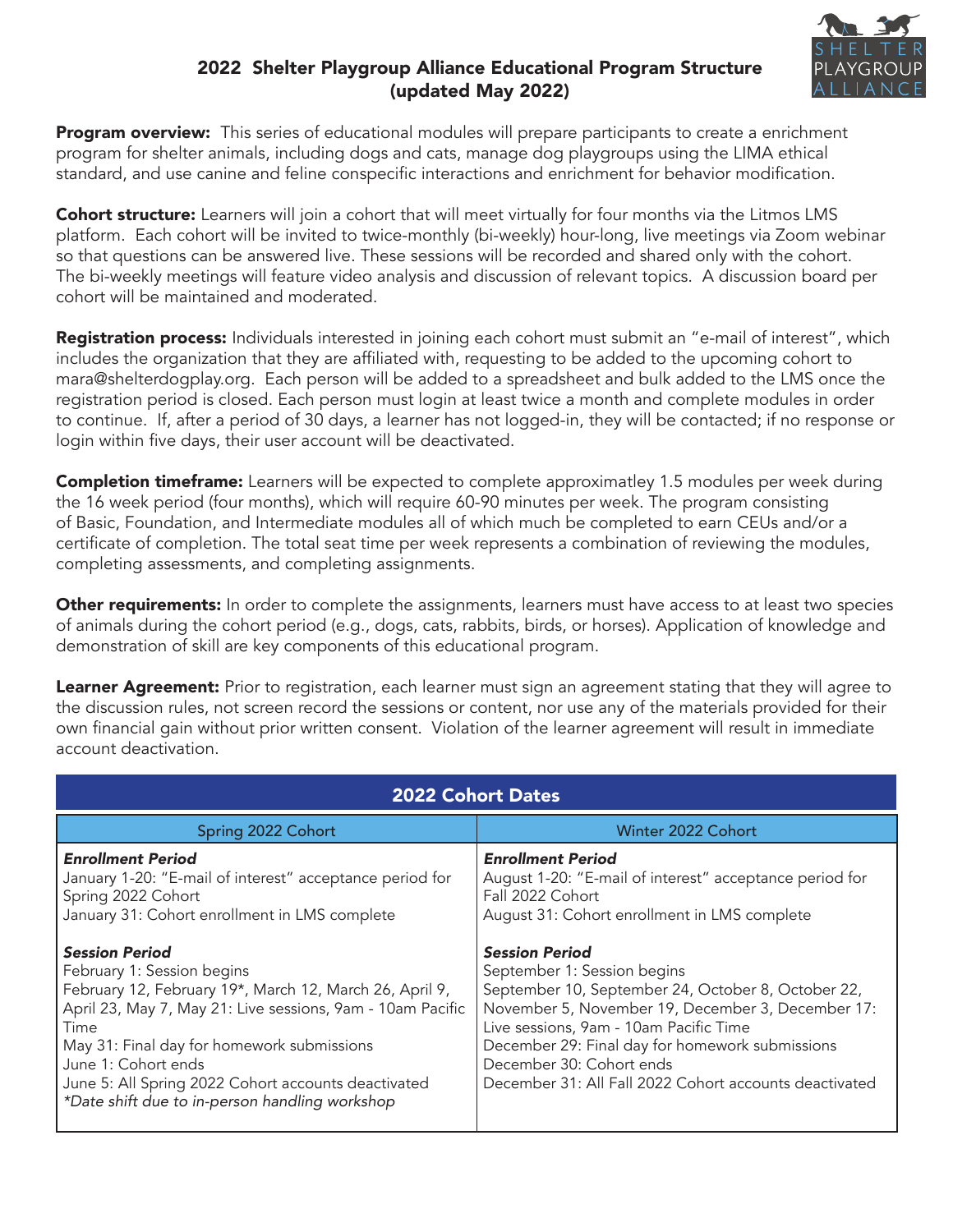

## Basic Modules

Overview: The basic series provides information on the basic principles of learning and training.

| Course number &<br><b>Estimated time</b> | Module title                                                       | Learning objectives                                                                                                                                                    |
|------------------------------------------|--------------------------------------------------------------------|------------------------------------------------------------------------------------------------------------------------------------------------------------------------|
| Basics Course 1<br>30 mins               | Operant conditioning                                               | Articulate the basic principles of operant conditioning<br>$\bullet$                                                                                                   |
| Basics Course 2<br>30 mins               | Classical [Respondent]<br><b>Conditioning Overview</b>             | Articulate the basic principles of classical conditioning<br>$\bullet$                                                                                                 |
| Basics Course 3<br>20 mins               | Marker training                                                    | Describe the basic principles of marker training<br>$\bullet$                                                                                                          |
| <b>Basics Course 4:</b><br>90 mins       | Least Intrusive,<br><b>Minimally Aversive</b><br>(LIMA): Deep Dive | Define and describe the least intrusive, minimally aversive<br>$\bullet$<br>ethical standard and how to apply LIMA principles to training<br>and behavior modification |
| <b>Basics Course 5:</b><br>30 mins       | Troubleshooting Training                                           | Describe the basic principles of troubleshooting trainng<br>challenges                                                                                                 |

#### Foundation Modules

Overview: This set of modules will serve as the foundation series for implementing the Shelter Playgroup Alliance guidelines and the basics of behavior modification.

| Course number &<br><b>Estimated time</b> | Module title                                          | Learning objectives                                                                                                                                                                                                    |
|------------------------------------------|-------------------------------------------------------|------------------------------------------------------------------------------------------------------------------------------------------------------------------------------------------------------------------------|
| Foundation Course 1<br>30 mins           | Canine enrichment in<br>shelters                      | Define enrichment<br>$\bullet$<br>List species-typical behaviors in canines<br>$\bullet$<br>Identify ways to measure success in enrichment<br>$\bullet$<br>List potential in-shelter implementation steps<br>$\bullet$ |
| Foundation Course 2<br>30 mins           | Feline enrichment in<br>shelters                      | Define enrichment<br>$\bullet$<br>List species-typical behaviors in felines<br>$\bullet$<br>Identify ways to measure success in enrichment<br>$\bullet$<br>List potential in-shelter implementation steps<br>$\bullet$ |
| Foundation Course 3<br>40 mins           | Canine Communication<br>Basics: Part I                | List the functions of canine communication<br>$\bullet$<br>Recognize common social signals<br>$\bullet$                                                                                                                |
| Foundation Course 3A<br>60 mins          | Feline Communication<br>Basics: Part I                | List the functions of feline communication<br>$\bullet$<br>Recognize common social signals<br>$\bullet$                                                                                                                |
| Foundation Course 4<br>40 mins           | Canine Communication<br>Basics: Part II               | List the functions of canine communication<br>$\bullet$<br>Recognize common social signals<br>$\bullet$                                                                                                                |
| Foundation Course 5<br>40 mins           | Canine Communication:<br>Focus on Fear and<br>Anxiety | Describe the social signals that indicate a dog is feeling fear or<br>$\bullet$<br>anxiety                                                                                                                             |
| Foundation Course 6<br>40 mins           | Canine Communication:<br>Focus on Aggression          | Describe the social signals that indicate a dog is displaying<br>$\bullet$<br>threat signals                                                                                                                           |
| Foundation Course 7<br>40 mins           | Canine Play Behaviors:<br>Part I                      | Describe canine play behaviors<br>$\bullet$                                                                                                                                                                            |
| Foundation Course 8<br>40 mins           | Canine Play Behaviors:<br>Part II                     | Describe canine play behaviors<br>$\bullet$                                                                                                                                                                            |
| Foundation Course 9<br>40 mins           | Basics of LIMA-based<br>play                          | Articulate how to manage an inter-dog playgroup using the<br>$\bullet$<br>LIMA ethical standard                                                                                                                        |
| Foundation Course 10<br>30 mins          | Handling skills                                       | Demonstrate the ability to use defensive handling techniques<br>$\bullet$<br>Demonstrate the ability to manage dogs arousal using leash<br>$\bullet$<br>techniques                                                     |